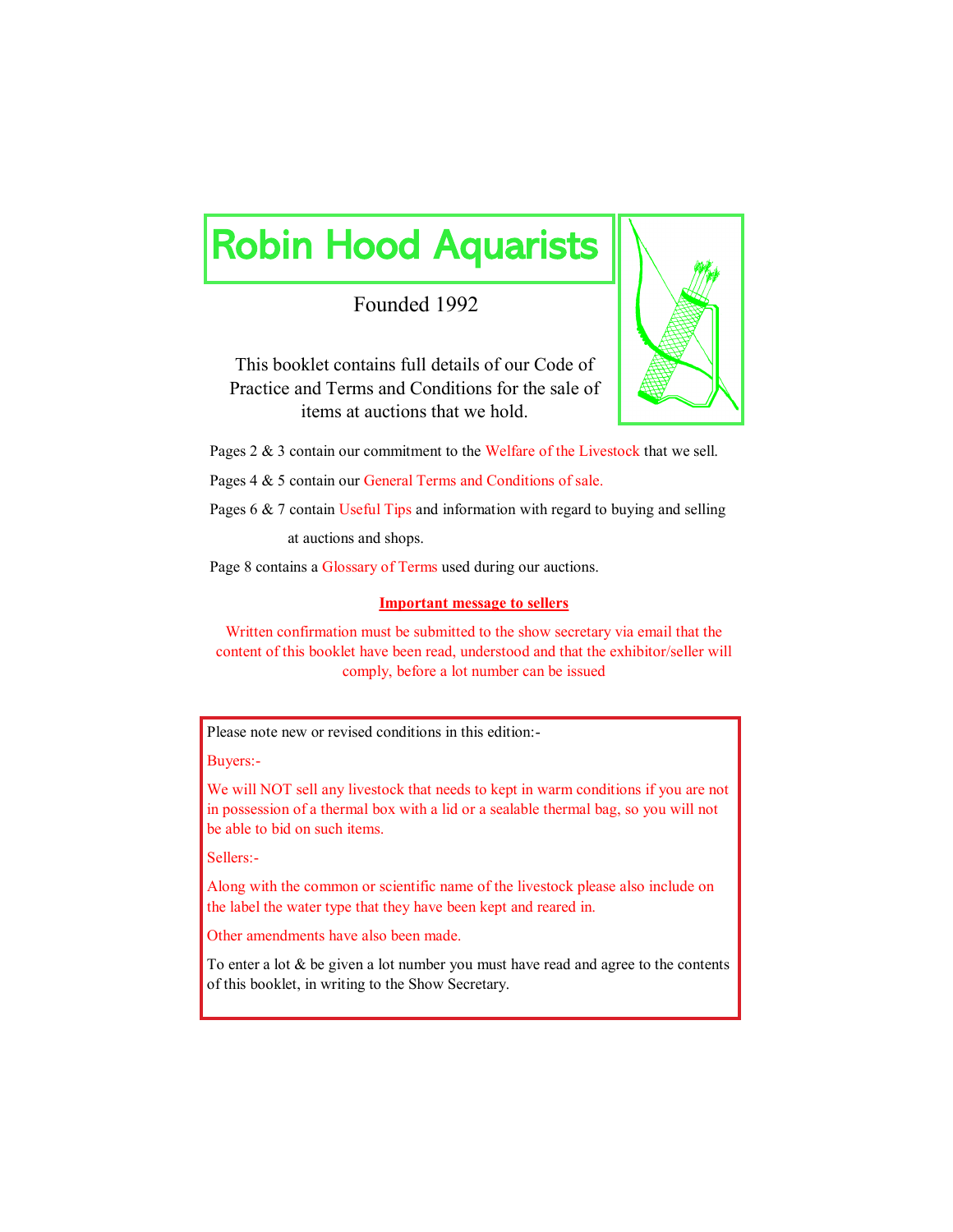# **FISH WELFARE IS OUR NUMBER 1 PRIORITY.**

To ensure the highest standards of care, these are our fish bagging, labelling and transporting rules. We are going to be rigid in implementing them. Entries not meeting these criteria will be rejected. There will be **NO** exceptions. Please read **CAREFULLY** the following:-

**1.** No entries will be accepted for auction which are in a distressed state. By this we mean fish looking sickly, showing signs of disease or failing to maintain a normal swimming position. This applies to lots on display or in holding boxes.

**2.** There have been a few recent auctions where pairs of aggressive fish have been bagged together. It is not unknown for one half of a pair to kill the other when bagged together.

ALL pairs of aggressive species must be bagged separately. This includes cichlids (especially Rift Valley species), killifish and Bettas. If in doubt check with us for advice in advance of the auction or just bag them separately anyway.

**3.** WITHOUT EXCEPTION, no entries will be accepted where a fish has died in the bag in transit. This includes entries bagged separately & tied together as a pair/trio and applies to lots on display or in holding boxes. These bags will be returned to the owner for immediate re-bagging. Any surviving fish from these entries will not be auctioned after the affected fish has been removed.

**4.** Bags should be of sufficient strength to remain inflated.

No deflated bags will be auctioned. These will require re-bagging by the owner. If a bag loses air it will be returned to you for attention & not sold. Fish should be bagged with the internal volume being a minimum of 2/3 or more of air. It is acceptable to use food grade plastic containers and buckets or glass food jars for large fish. In these cases, the 2/3 air recommendation does not apply as the lid can be periodically opened to allow air exchange.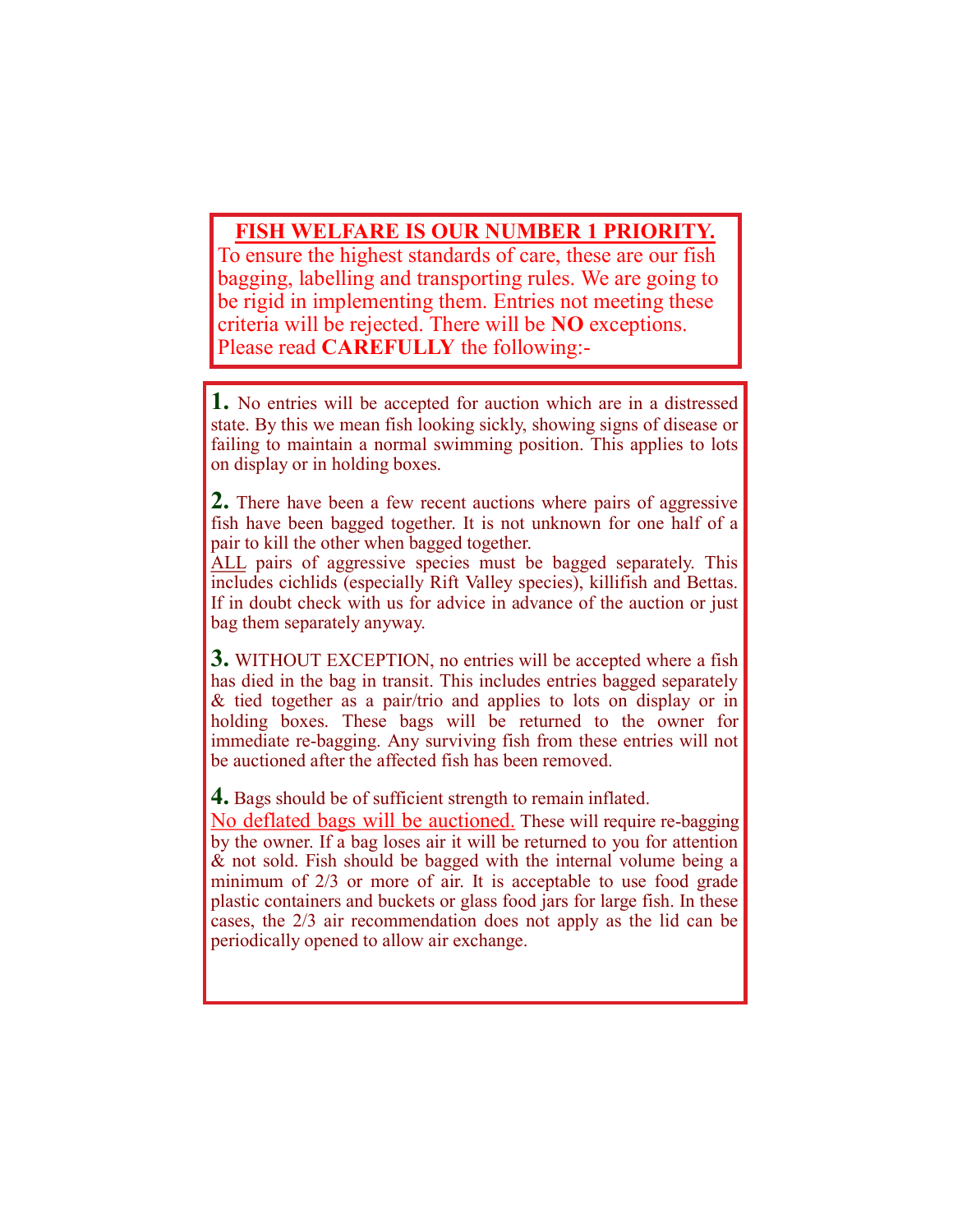**5.** Where possible bags should be double bagged with the 2nd outer bag inverted so the neck goes into the outer bag first. This 'rounds off' the corners & strengthens the bag. This is essential for fish with spines, such as cichlids and catfish. For other fish, single bags are OK if they are of sufficient thickness. Single bags should have the corners taped up or be of the type that are manufactured with rounded corners. Fish do get trapped in these corners & this is a simple step to avoid this area of stress.

**6.** We will not knowingly accept for auction any species that are included on any CITES endangered or at risk listing. This also includes plant species that are known to endanger the native natural environment and invasive species identified by DEFRA and which are prohibited for trading or resale.

**7.** The auction team reserves the right to refuse to sell any fish deemed to be a 'tank-busting' species. These are defined as species that grow too large and not suitable to be kept in aquaria.

**8.** If a lot contains multiple contraventions of these rules, the whole lot, on the decision of the auctioneer or club chairman, will be removed from the auction and handed back to the owner. The decision of the auctioneer or chairman is final and no correspondence will be entered into.

**9.** If you are NOT in possession of a thermal box with a lid or a thermal bag that has a sealable opening, then we will NOT be able to sell tropical livestock to you that need to be kept in warm conditions.

These rules are designed to maintain the highest levels of care for the fish being sold. By entering fish into our auction for sale, you agree to comply by them, many thanks.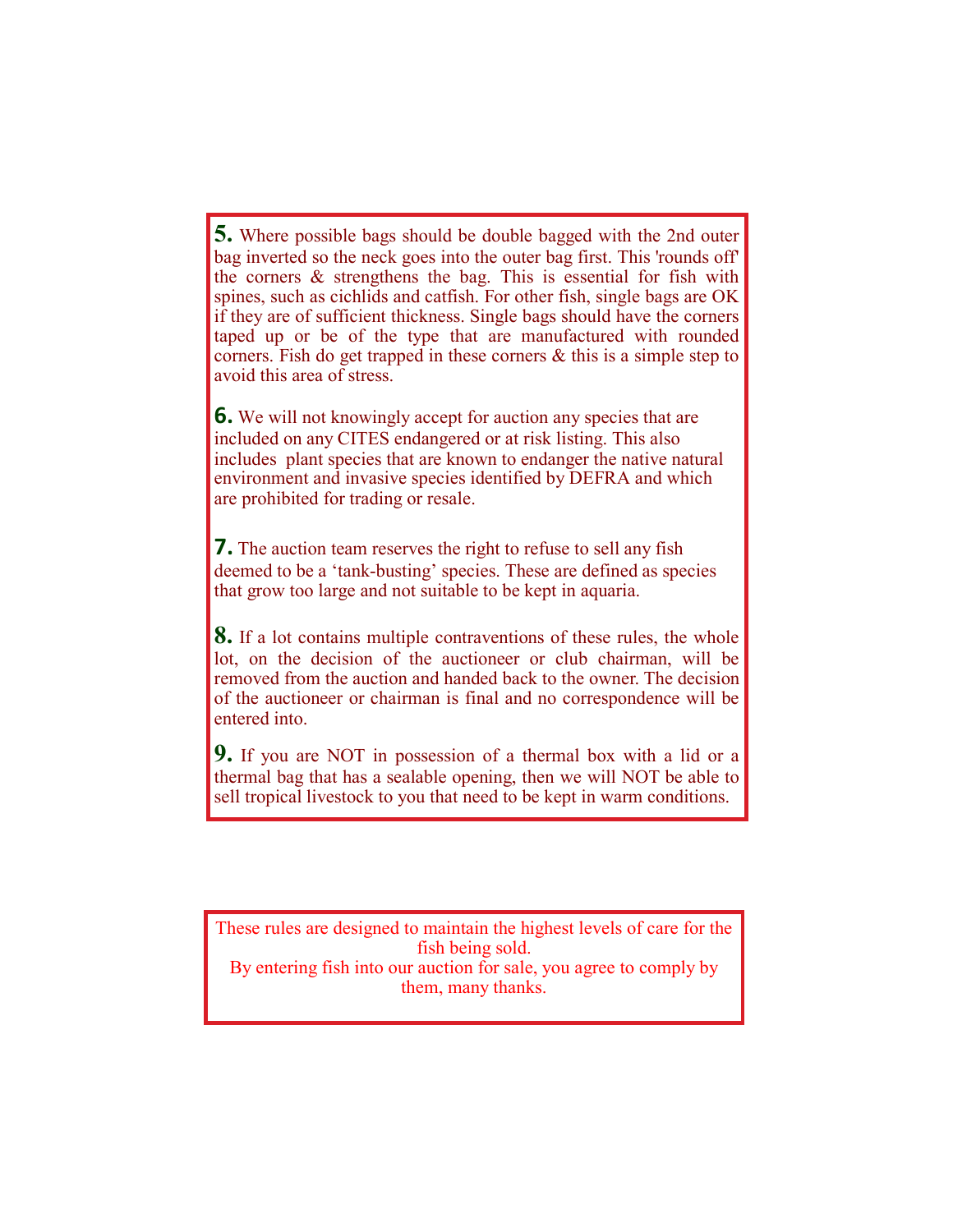# **The following should be read in conjunction with the Fish Welfare content on page 2 of this Code of Practice for sale of items at Robin Hood Aquarists Auctions.**

## **General Rules of Sale.**

A commission of 15% will be deducted from all sale prices.

The minimum starting price for an item will be £1.00, so please present your items within the lot appropriately.

Sellers *MUST* be in the auction room at the time of sale of their lot. In the case of a Robin Hood Aquarists member then either they or an appointed agent, who has knowledge of the items within the lot may act on their behalf. The name of the seller will be announced prior to the commencement of each lot, as it comes up for sale.

A member of the auction team *MUST* immediately, be made aware of any errors at *THE POINT OF SALE*, as they cannot be corrected afterwards.

A lot may only contain a *MAXIMUM* of 10 items of equipment and/ or consumables. Equipment is defined as, tanks/cabinets, ALL types of pumps and filters, heating equipment and all forms of lighting with a further 5 items of just dry goods/consumables defined as foodstuffs, water treatments, filter media. So, it is possible to have up to 15 items of consumables, but *NO MORE THAN 10* items of equipment.

*All* livestock for sale *MUST* be labelled, individually, with either the **COMMON** or *SCIENTIFIC* name & the water type they are kept in.

Items of equipment *MUST* display the **NAME, TELEPHONE NUMBER and/or ADDRESS o**f the seller, if not; the item will be sold as spares or repairs only.

Any member of the viewing public **WILL NOT** tamper with lots placed behind the auction desk in any way shape or form.

If a lot is withdrawn, for any reason, then that lot number becomes dormant and will not be reissued for the duration of the event. Lot numbers are *NOT* transferable to another seller. It is requested that sellers do not 'hog' a lot number, if you have something to sell book a lot, if you don't please don't book one 'just in case'. Your right to a future lot may be compromised if this is rule is abused.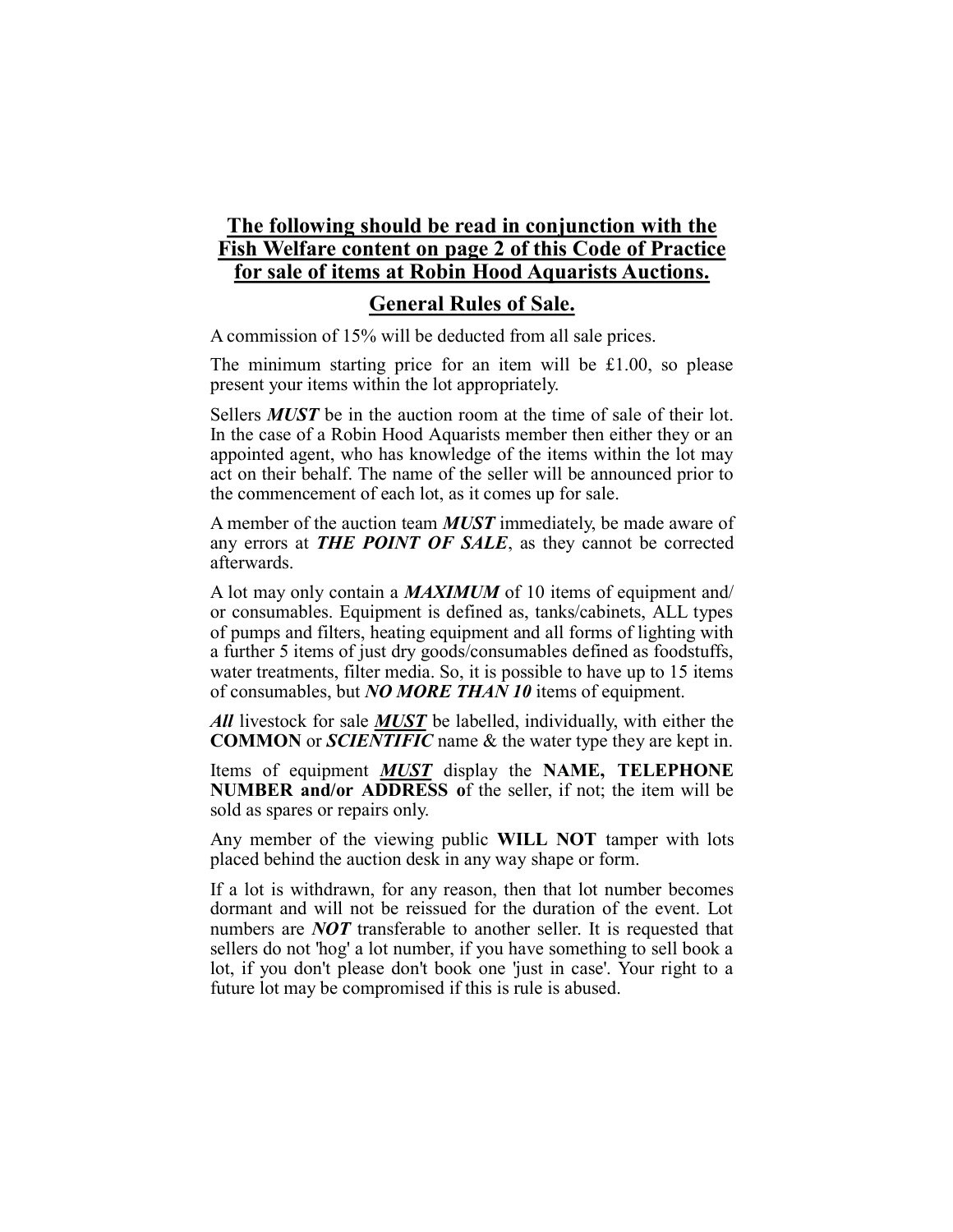Only *ONE MEMBERS* lot per household can be allocated using the members' preferential draw scheme.

Items that have reserve prices placed on them will be offered *ONCE* at the reserve price, if the reserve is not met immediately, then the item will be put back, if a seller wishes to reduce the reserve price, they *MUST* contact a member of the auction team immediately, the item will then be offered at the reduced price *ONE MORE TIME* at the end of the lot.

Lots will only be viewed when they come up for sale. An item will be considered sold when the gavel strikes the table.

There will be a limit of **75 items** per lot at this point the lot will be **STOPPED** & further items within the lot will be given the next available number at the end of the auction. This rule applies to ALL lots entered.

#### **The auctioneer's decision is final.**

#### **Robin Hood Aquarists' will not accept any responsibility what so ever for any item in any of the lots to be sold.**

Robin Hood Aquarists will not knowingly sell products that have been given to clubs as *sponsorship* from manufacturers that should have been given as class or raffle prizes and will actively seek to eradicate this practice. The sale of products *owned* by an individual is acceptable.

It is strongly recommended that sellers do enter more than 5 of the same item as any more can clog the auction up and the lot then gets 'Stuck' and the prices fall dramatically as the item reaches saturation point. This item is not compulsory but we do strongly advise it.

## **To pre book a lot or for information email us at [rhaqua@hotmail.co.uk](mailto:rhaqua@hotmail.co.uk) Pre-booking of lots can only be accepted at this email address and by no other form of communication.**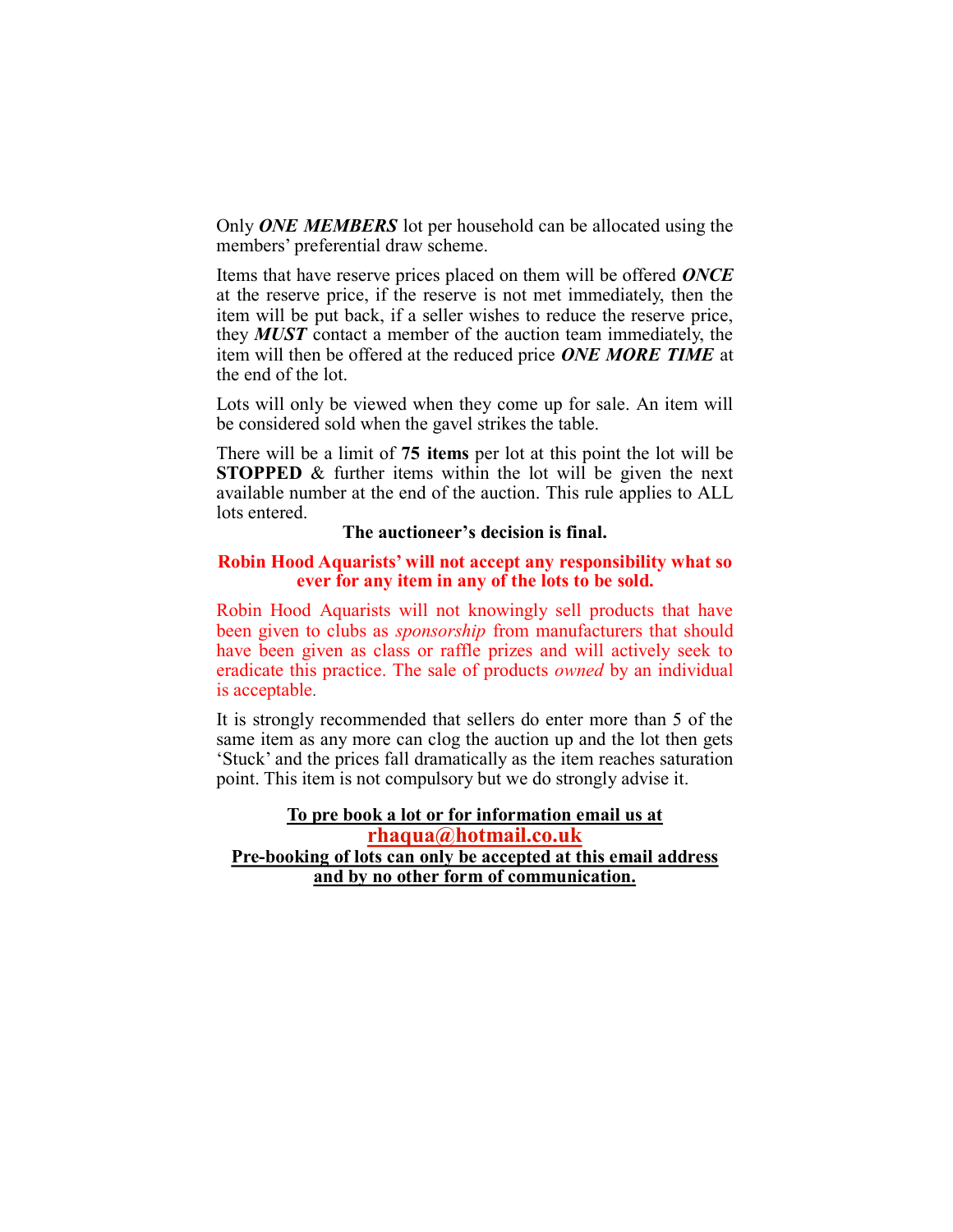## **Caring for your fish**

#### **Bringing fish to an auction:**

1. Always put your fish in a sturdy bag(s) or container(s) big enough for their wellbeing.

2. Use water that they normally live in. (from the aquarium.) Please label the bags with the type of water the fish are kept in, e.g. **Tap, R.O., Soft/Rain, Brackinsh etc.**

3. Put a couple of drops of 'Stress Coat' or similar into the water. (It has a calming effect)

4. Always transport tropical fish in a polystyrene box with a lid.

(It's dark and subdues the fish.)

5. Place a bag of warm water in the box of tropical fish.

(This will help maintain temperature.)

6. Don't feed the fish the day before they are to be transported.

(It will reduce the amount of toxins in the water.)

7. Only transport fish in the box.

(Do not include stones, rocks or sharp objects in the same box.)

8. Pack the box securely in the vehicle. (This is for your safety too.)

9. Give consideration to, that when you wish to apply a reserve price, that sometimes setting a lower price can actually get the item off and running a lot quicker, with a likelihood of achieving your expected price or even better!

#### **Buying fish from an auction or shop:**

1. You **MUST** be in possession of a polystyrene box with a lid or a sealable thermal bag for us to be able to sell fish to you.

2. In an ideal world you will prepare yourself in advance and have a tank set up with nothing in it but mature aquarium water so that you can quarantine them before introducing new stock into your aquarium.

3. Make sure that the fish you want to buy are compatible with the original occupants of your home aquarium(s).

(At this auction, the auctioneer will normally tell you if the fish are 'species',

'community' or other descriptions. if you are not sure please ask BEFORE you buy.) 4. Please make yourself aware of the needs of any new species you are considering to keep.

(Water conditions, tank décor, dietary requirements etc.)

5. Don't forget attitude! (Of any new species)

## **Taking fish home from an auction or shop:**

1. Always transport tropical fish in a polystyrene box with a lid.

2. Place a bag of warm water in the box of tropical fish to help maintain temperature.

4. On arrival home float the bag into the aquarium they are to live in.

(This will equalise the temperature between the fish and the aquarium.)

5. After a few minutes make a small hole in the bag and allow a small amount of aquarium water to enter the bag.

(This will help to equalise minor differences between the water they are in and the water they are going to live in.)

6. Repeat step 5 every few minutes over a period of time say about an hour or so. (This procedure reduces shock between any minor differences in the water.)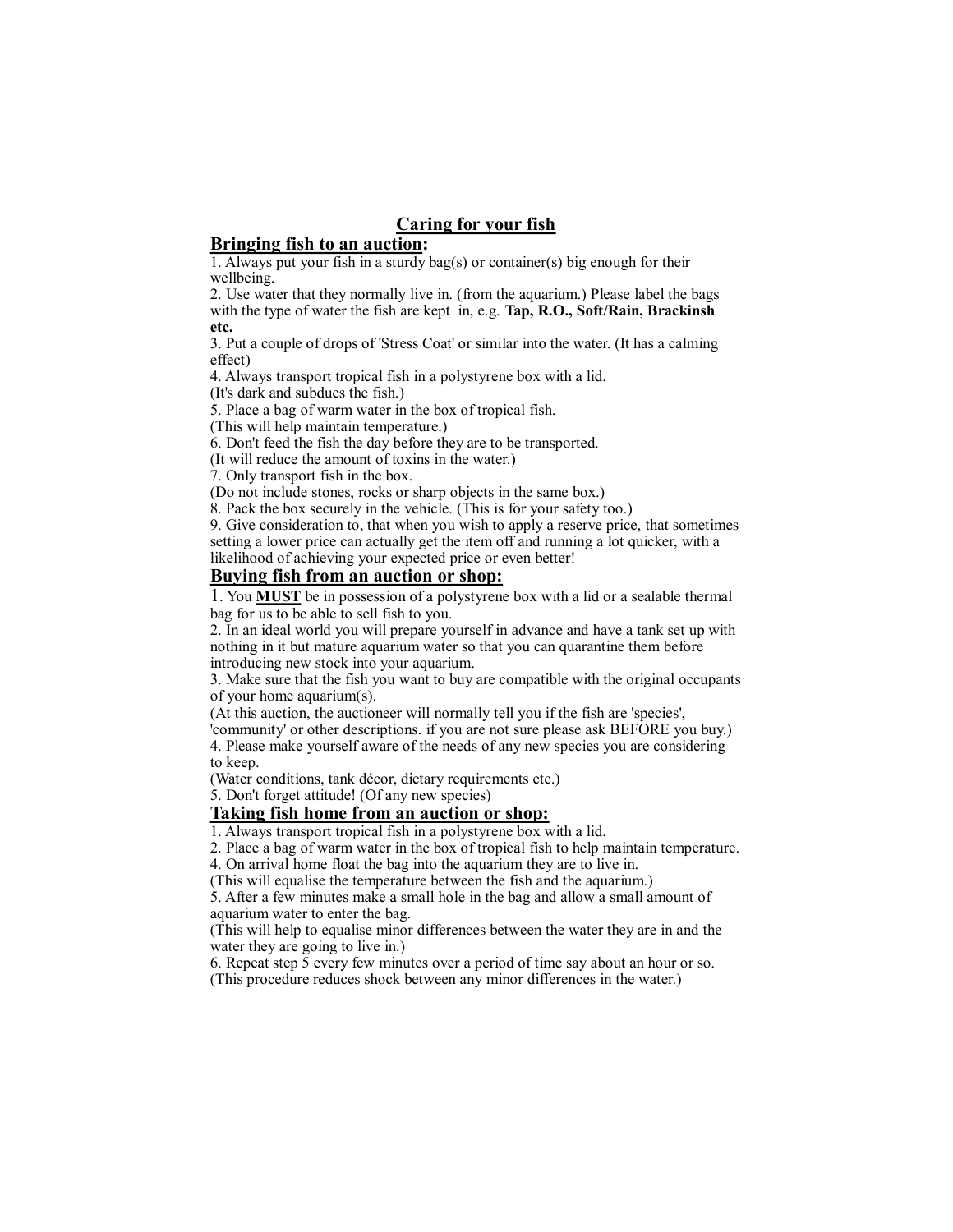7. Immediately before releasing the new fish, either turn off the aquarium light or feed the host aquarium.

(This distracts the original inhabitants from the introduction of the new ones.) 8. Closely watch your new arrivals to check for 'bullying' and or disease over the next few days.

It is widely considered that by following this Code of Practice that you will continue to enjoy your new arrivals and existing stock and help maintain them in good health in your aquarium, whilst travelling to and from and whilst buying and selling at auctions and shops.

### **A Guide to Bidding at an Auction**

1. If you wish to bid for an item please hold your hand up high so that the auction team can see you clearly. A nod or a wink or a slight of hand movement can be missed this will be deemed as no fault of the auction team.

2. Set yourself a limit that you wish to pay for an item and withdraw your hand when your limit is reached.

3.There is no requirement to register to make a bid.

4. Items will be offered for sale at a minimum bid of  $£1$  and will go up in increments 50 pence between £1 & £10; £1 between £10 & £20 and £2 between £20 and £30. This is subject to the discretion of the auctioneer and other increments may be initiated where the auctioneer considers fitting. There is no commission charged to buyers.

5. If you submit the successful winning bid you may be offered additional identical items for the same price, before they are offered to the other bidders.